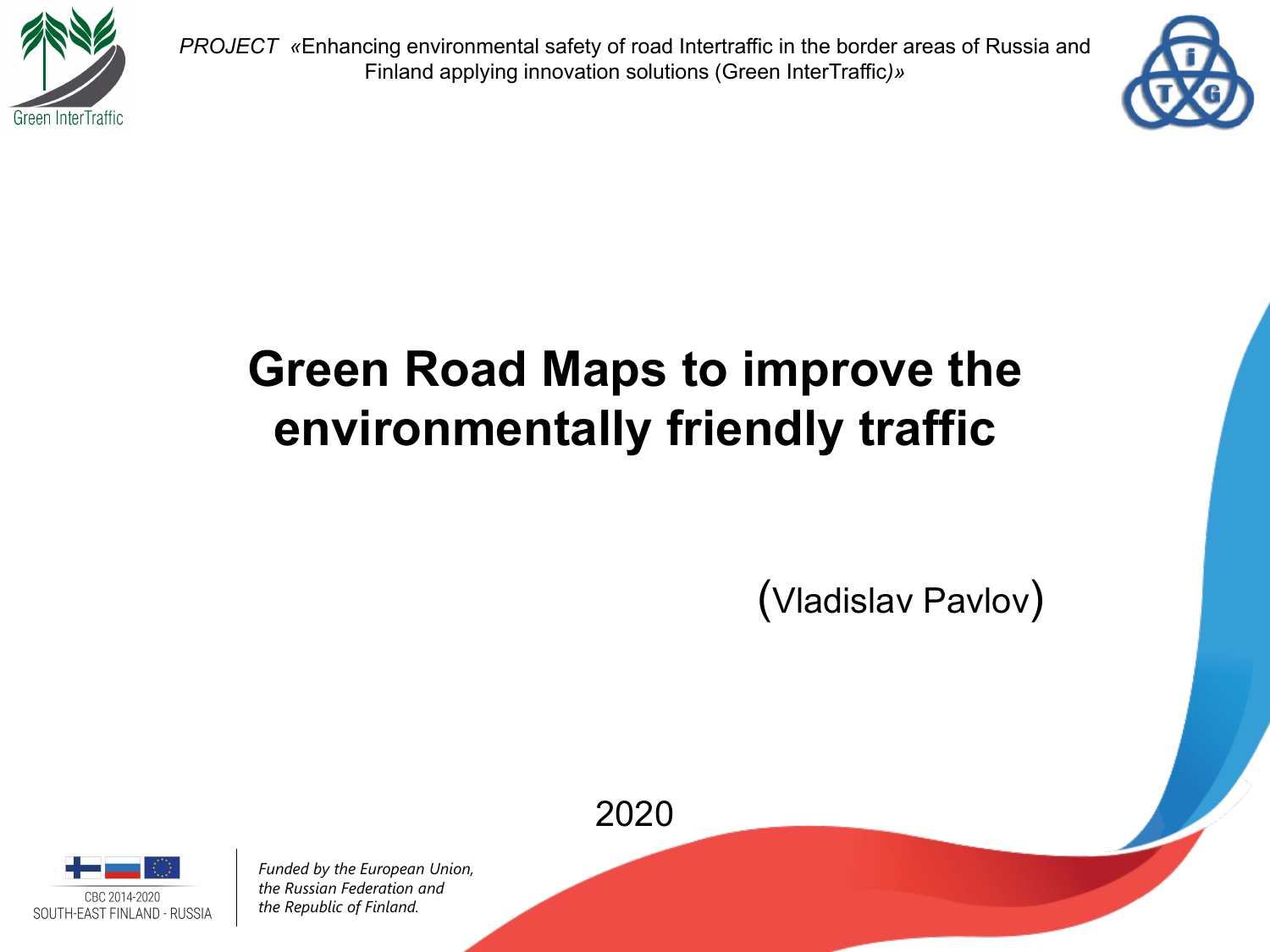

### **Main directions for the implementation of Green Road Map**



**1. Increasing energy efficiency of vehicles using traditional fuel, and introduction of advanced transport technologies**

**2. Increasing the number of vehicles that use alternative fuels with lower emissions of greenhouse gas and other pollutants**

**3. Developing transport infrastructure and controlling mobility to reduce unsustainable travel distances, ensuring more efficient use of space and load capacity, and reducing pressure on the environment**

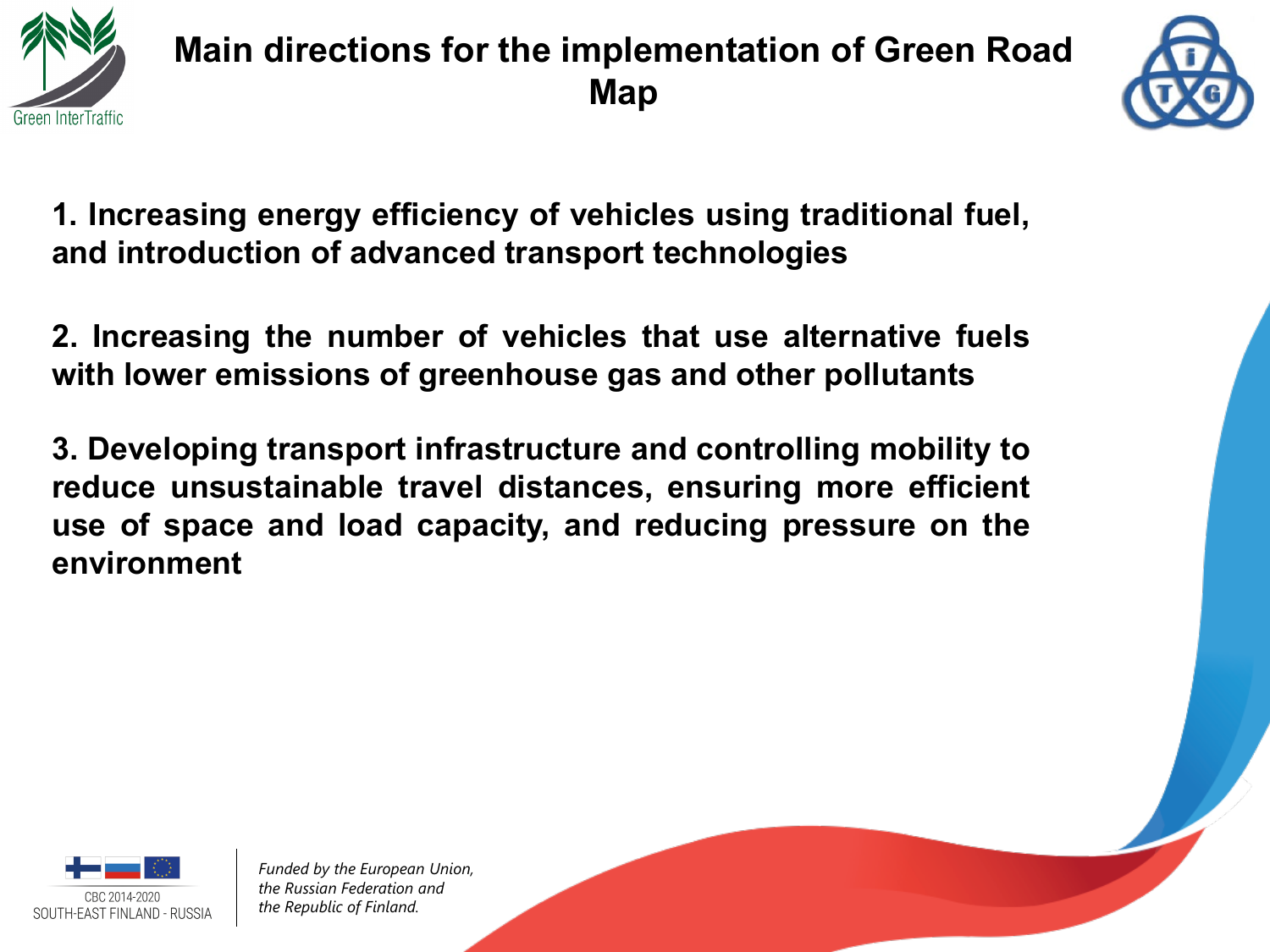

#### **1. Increasing energy efficiency of vehicles using traditional fuel, and introduction of advanced transport technologies**



| ##  | <b>Activity</b>                                      | <b>Deadline</b> | <b>Responsible</b><br>entities | <b>Outcome expected</b>                                                                          |
|-----|------------------------------------------------------|-----------------|--------------------------------|--------------------------------------------------------------------------------------------------|
| 1.1 | for<br>Defining<br>requirements                      | 2020-2022       |                                | Ministry of Industry and Trade Promoting expanded manufacturing and use of sustainable           |
|     | energy efficiency of vehicles,                       |                 | of the Russian Federation      | lvehicles.                                                                                       |
|     | vehicle<br>developing<br>a<br>land                   |                 |                                | Reducing GHG and pollutant emissions through introduction of                                     |
|     | environmental labeling system                        |                 |                                | more sustainable vehicles.                                                                       |
| 1.2 | Building an information system                       | 2020-2022       |                                | Ministry of Industry and Trade Promoting expanded manufacturing and use of sustainable           |
|     | inform consumers about<br>to                         |                 | of the Russian Federation      | lvehicles.                                                                                       |
|     | environmental characteristics of                     |                 |                                | Reducing GHG and pollutant emissions through introduction of                                     |
|     | vehicles and vehicle labeling                        |                 |                                | more sustainable vehicles.                                                                       |
|     | and identification methods, and                      |                 |                                |                                                                                                  |
|     | development of<br>appropriate                        |                 |                                |                                                                                                  |
|     | federal statistical observation                      |                 |                                |                                                                                                  |
|     | forms                                                |                 |                                |                                                                                                  |
| 1.3 | Expansion of manufacturing                           | 2020-2035       |                                | Ministry of Industry and Trade Fleet renewal in the influence zone of the road route Saint       |
|     | and use of sustainable vehicles                      |                 | of the Russian Federation,     | Petersburg – Helsinki, and increasing the fleet environmental                                    |
|     | through programs designed to                         |                 | regional executive authorities | class by promoting purchase and introduction of more                                             |
|     | purchase of new<br>Ipromote                          |                 |                                | within the influence zone of the sustainable vehicles; increasing traffic safety through the use |
|     | vehicles<br>(including easy-term)                    |                 | route                          | of more sustainable modern vehicles.                                                             |
|     | vehicle<br>loan<br>and<br>leasing                    |                 |                                | Reducing GHG and pollutant emissions through introduction of                                     |
|     | programs for new vehicles and                        |                 |                                | lmore sustainable vehicles.                                                                      |
|     | for<br>scrappage<br>programs                         |                 |                                |                                                                                                  |
|     | vehicles of low environmental                        |                 |                                |                                                                                                  |
|     | class)                                               |                 |                                |                                                                                                  |
| 1.4 | Changing<br>the transport<br>tax                     | 2020-2021       |                                | Ministry of Industry and Trade Fleet renewal in the influence zone of the road route Saint       |
|     | calculation<br>methodology<br>tol                    |                 | of the Russian Federation,     | Petersburg - Helsinki, and increasing the fleet environmental                                    |
|     | reflect<br>efficiency,<br>energy                     |                 |                                | regional executive authorities class by promoting purchase and introduction of more              |
|     | environmental performance and<br>year of the vehicle |                 |                                | within the influence zone of the sustainable vehicles; increasing traffic safety through the use |
|     |                                                      |                 | route                          | of more sustainable modern vehicles. Reducing GHG and                                            |
|     |                                                      |                 |                                | pollutant emissions by promoting more sustainable vehicles.                                      |

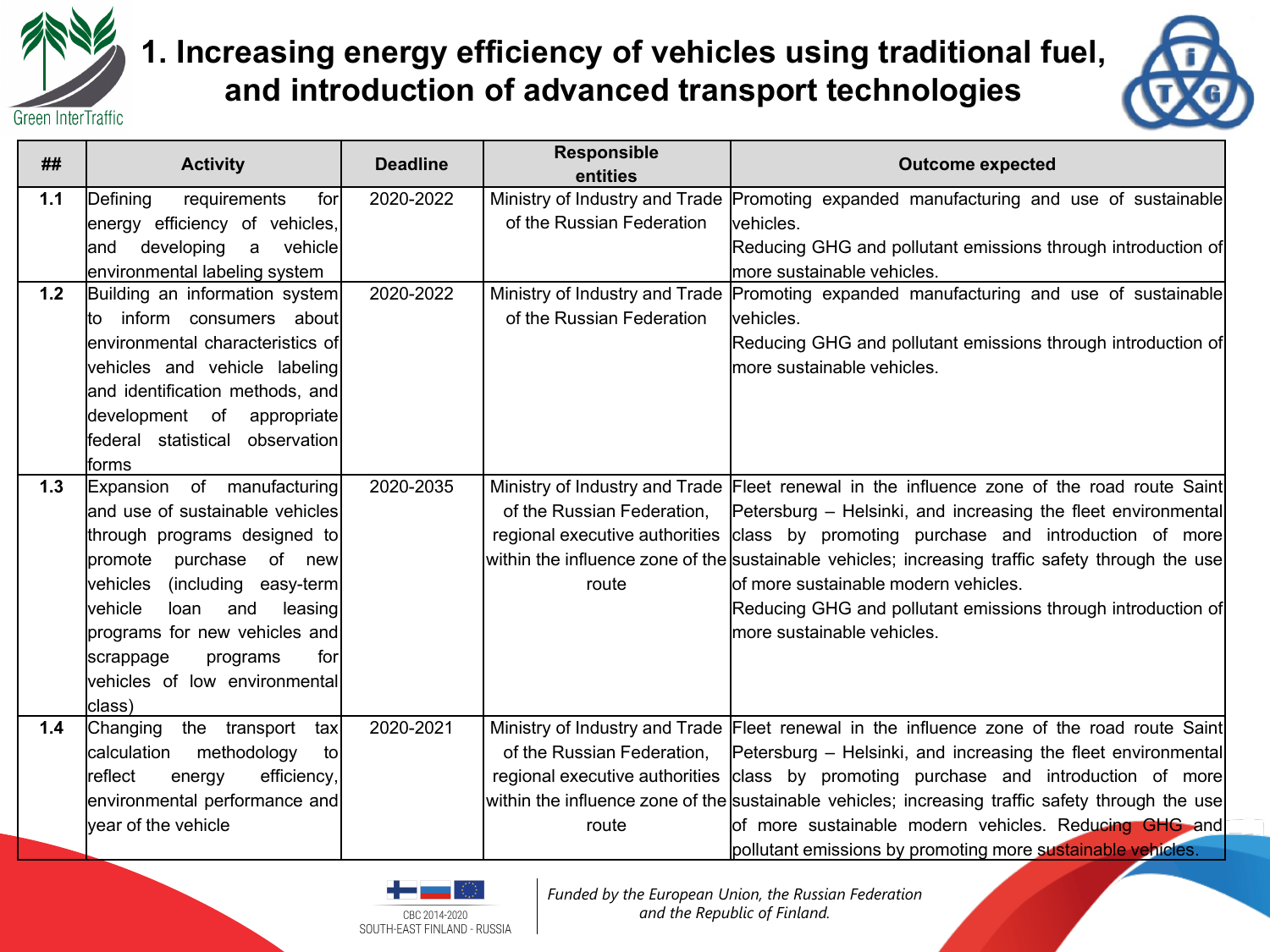

#### **1. Increasing energy efficiency of vehicles using traditional fuel, and introduction of advanced transport technologies**



| ##  | <b>Activity</b>                     | <b>Deadline</b> | <b>Responsible</b><br>entities   | <b>Outcome expected</b>                                                                       |
|-----|-------------------------------------|-----------------|----------------------------------|-----------------------------------------------------------------------------------------------|
| 1.5 | Promotion of sustainable driving    | 2020-2035       | <b>GIBDD MVD of Russia</b>       | Increasing the level of road traffic safety in regions within the                             |
|     | rules; development of programs      |                 |                                  | regional executive authorities  influence zone of the road route Saint Petersburg - Helsinki. |
|     | organizing<br>sustainable<br>land   |                 |                                  | within the influence zone of the Reducing GHG and pollutant emissions through optimization of |
|     | driving courses on the national     |                 | route                            | the driving mode.                                                                             |
|     | and regional levels.                |                 |                                  |                                                                                               |
| 1.6 | Establishing<br>government          | 2020-2035       | Ministry of Energy of the        | Improvement of the quality of oil products.                                                   |
|     | monitoring of the quality of oil    |                 | <b>Russian Federation</b>        | Reduction of emissions by improving<br>sustainability of                                      |
|     | Iproducts<br>in<br>relation<br>to   |                 |                                  | traditional types of engine fuel.                                                             |
|     | linternational standards            |                 |                                  |                                                                                               |
| 1.7 | Introduction of<br>environmental    | 2020-2024       | Ministry of Transport of the     | Reduction of GHG and pollutant emissions within the influence                                 |
|     | laudit<br>systems<br>carrier<br>in. |                 |                                  | Russian Federation, Ministry of zone of the road route Saint Petersburg – Helsinki by using   |
|     | companies and<br>road<br>sector     |                 | Transport and                    | more sustainable vehicles and equipment of transport                                          |
|     | organizations                       |                 | Communications of Finland,       | companies and road sector organizations.                                                      |
|     |                                     |                 | and regional executive           |                                                                                               |
|     |                                     |                 | authorities within the influence |                                                                                               |
|     |                                     |                 | zone of the route                |                                                                                               |
| 1.8 | Use of voluntary environmental      | 2020-2024       | Ministry of Transport of the     | Reduction of GHG and pollutant emissions within the influence                                 |
|     | responsibility mechanisms<br>by     |                 |                                  | Russian Federation, Ministry of zone of the road route Saint Petersburg – Helsinki by using   |
|     | organizations<br>lstate<br>and      |                 | Transport and                    | sustainable<br>vehicles and equipment of<br>statel<br>lmore                                   |
|     | with<br>companies<br>state          |                 | Communications of Finland,       | organizations and companies with state participation.                                         |
|     | participation                       |                 | and regional executive           |                                                                                               |
|     |                                     |                 | authorities within the influence |                                                                                               |
|     |                                     |                 | zone of the route                |                                                                                               |



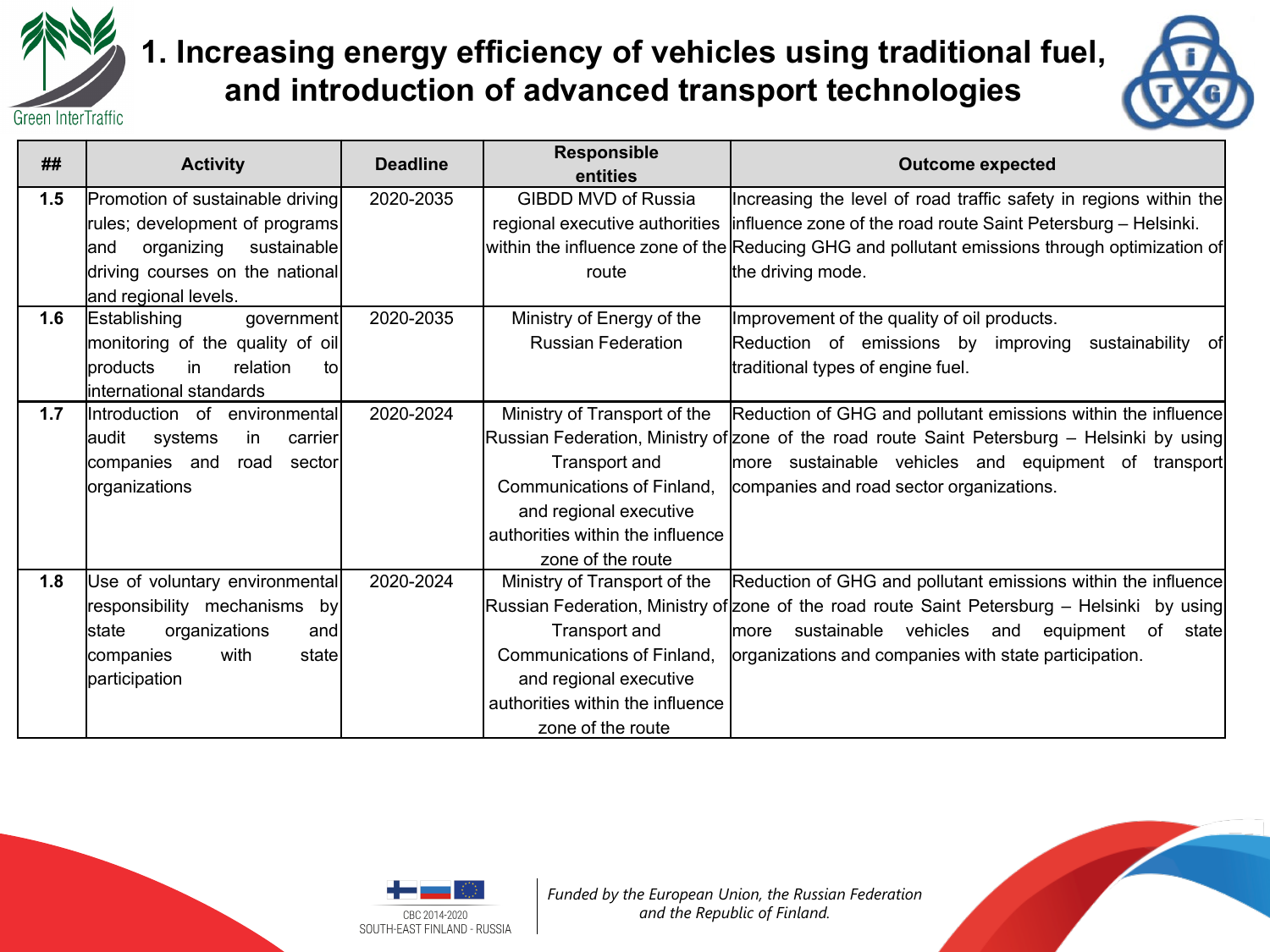

#### **2. Increasing the number of vehicles that use alternative fuels with lower emissions of greenhouse gas and other pollutants**



| ##  | <b>Activity</b>                                                                                                                                                                                                                                                                                                                                    | <b>Deadline</b> | <b>Responsible</b><br>entities                                                                                                                                                                                                                                                                                 | <b>Outcome expected</b>                                                                                                                                                                                                                                                                                                                                                                                           |
|-----|----------------------------------------------------------------------------------------------------------------------------------------------------------------------------------------------------------------------------------------------------------------------------------------------------------------------------------------------------|-----------------|----------------------------------------------------------------------------------------------------------------------------------------------------------------------------------------------------------------------------------------------------------------------------------------------------------------|-------------------------------------------------------------------------------------------------------------------------------------------------------------------------------------------------------------------------------------------------------------------------------------------------------------------------------------------------------------------------------------------------------------------|
| 2.1 | Expanding the manufacturing<br>and use of vehicles using<br>alternative fuel as well as<br>hybrid and electric vehicles<br>through programs designed to<br>promote purchase of new<br>vehicles (including easy-term<br>vehicle loan and lease<br>programs for new vehicles<br>using alternative fuel as well as<br>hybrid and electrical vehicles) | 2020-2035       | Ministry of Industry and Trade of<br>the Russian Federation, Ministry<br>of Economy of Finland, Ministry of<br><b>Environment and Climate Change</b><br>of Finland, and regional executive<br>authorities within the influence<br>zone of the route                                                            | Fleet renewal in the influence zone of the road route Saint<br>Petersburg - Helsinki by purchasing and introducing of<br>vehicles that use alternative fuel as well as hybrid and<br>lelectrical vehicles.<br>Reduction of GHG and pollutant emissions by using vehicles<br>that use alternative fuel as well as hybrid and electrical<br>lvehicles.                                                              |
| 2.2 | Motivating carrier companies<br>operating on the road route<br>Saint Petersburg - Helsinki to<br>use vehicles (such as heavy<br>trucks and buses) operating on<br>alternative fuel (such as biofuel<br>and natural gas).                                                                                                                           | 2020-2035       | Ministry of Industry and Trade of<br>the Russian Federation, Ministry<br>Environment and Climate Change<br>of Finland, and regional executive<br>authorities within the influence<br>zone of the route                                                                                                         | Reduction of GHG and pollutant emissions generated by<br>vehicles on the route Saint Petersburg - Helsinki by expanding<br>of Economy of Finland, Ministry of $ _{\sf the}$ use of vehicles operating on alternative fuel (such as<br>biofuel and natural gas).                                                                                                                                                   |
| 2.3 | Development of infrastructure<br>to provide alternative fuel and<br>recharge electrical vehicles on<br>the road route Saint Petersburg<br>- Helsinki; development and<br>implementation of regional<br>programs for development of<br>refueling/recharging<br>Infrastructure                                                                       | 2020-2024       | Ministry of Energy of the Russian<br>Federation, Rosavtodor, Ministry<br>of Transport and Communications<br>of Finland, regional executive<br>authorities within the influence<br>zone of the route, and regional<br>operators of infrastructure for<br>production and sale of alternative<br>fuel/electricity | Creation of an integral network of infrastructure for production<br>and sale of alternative fuel and electricity in regions within the<br>influence zone of the road route Saint Petersburg - Helsinki<br>Reduction of GHG and pollutant emissions from vehicles on<br>the route Saint Petersburg – Helsinki by expanding the use of<br>vehicles operating on alternative fuel as well as electrical<br>vehicles. |

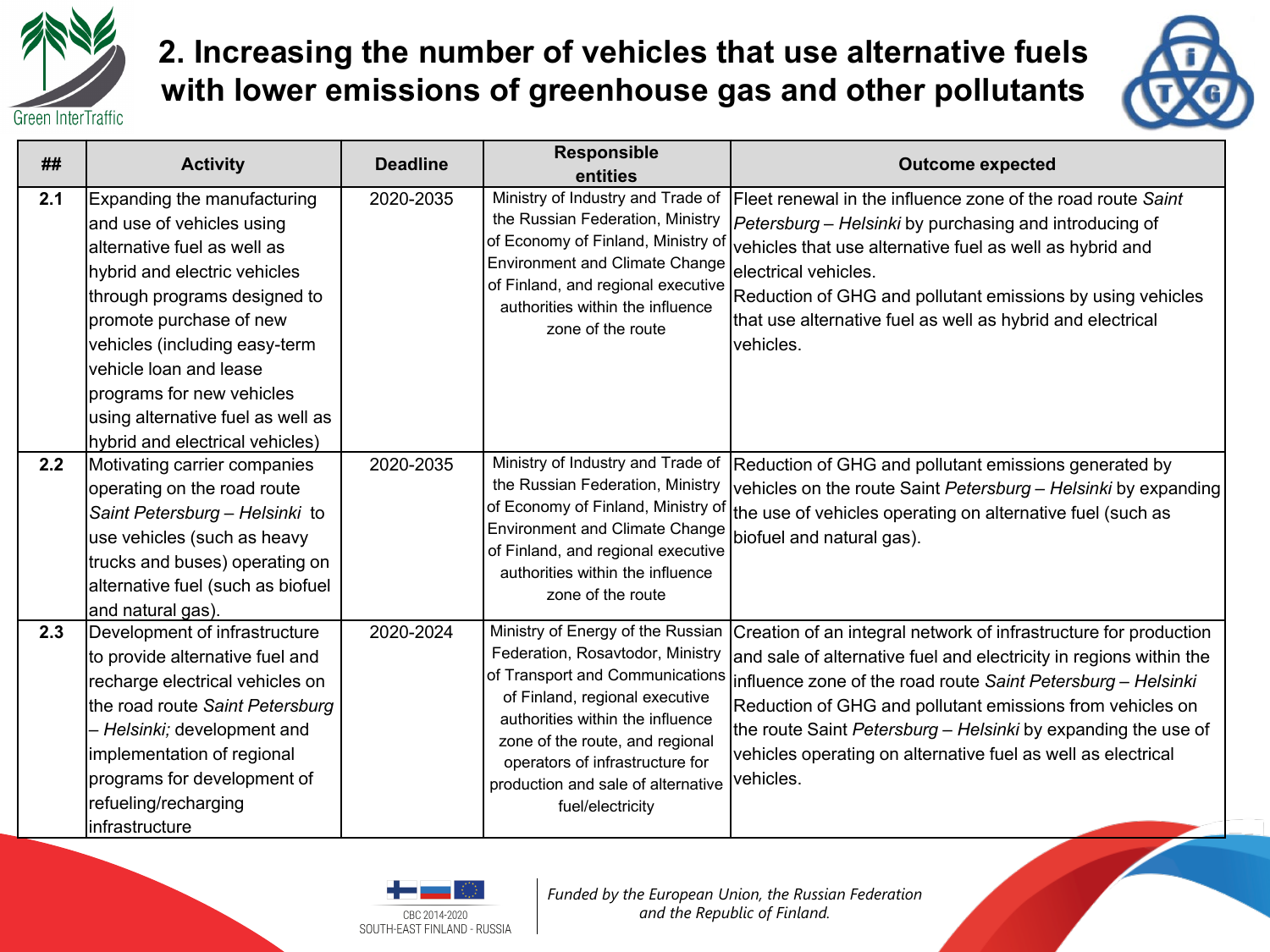

#### **2. Increasing the number of vehicles that use alternative fuels with lower emissions of greenhouse gas and other pollutants**



| ##  | <b>Activity</b>                                                                                                                                                                                                                                                    | <b>Deadline</b> | Responsible<br>entities                                                                                                                                                                                                                                   | <b>Outcome expected</b>                                                                                                                                                                                                                                                                                                                                                                                |
|-----|--------------------------------------------------------------------------------------------------------------------------------------------------------------------------------------------------------------------------------------------------------------------|-----------------|-----------------------------------------------------------------------------------------------------------------------------------------------------------------------------------------------------------------------------------------------------------|--------------------------------------------------------------------------------------------------------------------------------------------------------------------------------------------------------------------------------------------------------------------------------------------------------------------------------------------------------------------------------------------------------|
| 2.4 | Motivating owners of parking<br>facilities, malls and other<br>commercial facilities in regions<br>lwithin the influence zone of the<br>road route Saint Petersburg -<br>Helsinki to install recharging<br>stations for electrical vehicles<br>on their facilities | 2020-2024       | route                                                                                                                                                                                                                                                     | Regional executive authorities Creation of an integral network of recharging stations for<br>within the influence zone of the electrical vehicles in regions within the influence zone of the<br>road route Saint Petersburg - Helsinki<br>Reduction of GHG and pollutant emissions generated by<br>vehicles on the route Saint Petersburg - Helsinki by expanding<br>Ithe use of electrical vehicles. |
| 2.5 | Development of tax incentives<br>to increase demand for gas<br>engine vehicles and electrical<br>vehicles (including reduced or<br>zero tax rates for such vehicles)                                                                                               | 2020-2021       | Ministry of Industry and Trade<br>of the Russian Federation,<br>Ministry of Economy of<br>Finland, Ministry of<br><b>Environment and Climate</b><br>Change of Finland, and<br>regional executive authorities<br>within the influence zone of the<br>route | Reduction of GHG and pollutant emissions in regions within<br>the influence zone of the route Saint Petersburg - Helsinki by<br>expanding the use of vehicles operating on alternative fuel as<br>lwell as electrical vehicles.                                                                                                                                                                        |
| 2.6 | Development of organizational<br>and management solutions to<br>increase efficiency of vehicles<br>using alternative fuel including<br>by organizing high-quality<br>maintenance and repair<br>services                                                            | 2020-2024       | Manufacturers of vehicles<br>using alternative fuel as well<br>as hybrid and electrical<br>vehicles                                                                                                                                                       | Reduction of GHG and pollutant emissions in regions within<br>the influence zone of the route Saint Petersburg - Helsinki by<br>expanding the use of vehicles operating on alternative fuel as<br>well as hybrid and electrical vehicles.                                                                                                                                                              |

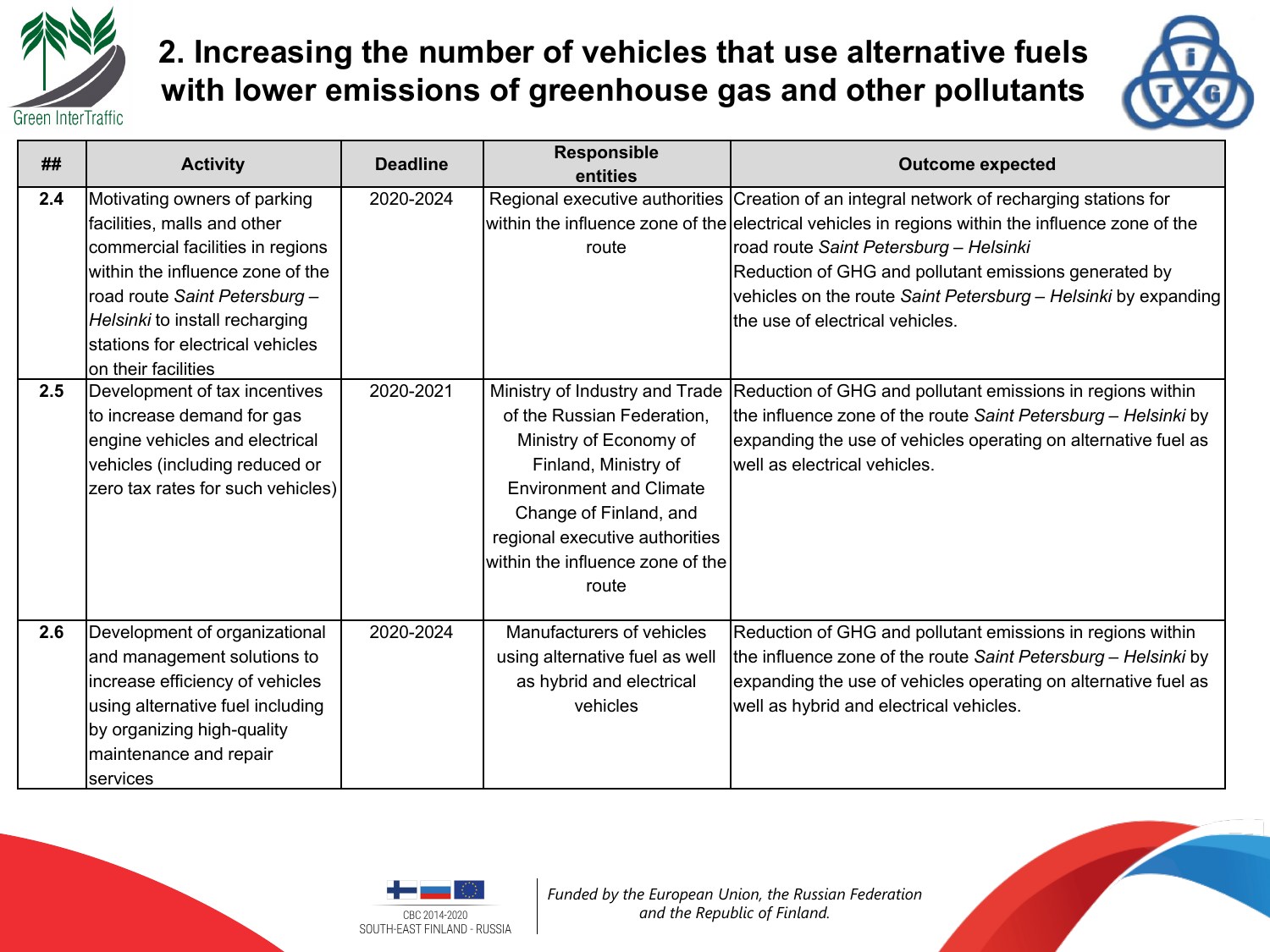

**3. Developing transport infrastructure and controlling mobility to reduce unsustainable travel distances, ensuring more efficient use of space and load capacity, and reducing pressure on the environment**



| ##  | <b>Activity</b>                      | <b>Deadline</b> | Responsible<br>entities | <b>Outcome expected</b>                                         |
|-----|--------------------------------------|-----------------|-------------------------|-----------------------------------------------------------------|
| 3.1 | <b>Reconstruction of the road A-</b> | 2020-2022       | Rosavtodor              | Increasing average speed and providing even distribution of     |
|     | 181 "Scandinavia" with upgrade       |                 |                         | traffic on the road section; improving level of service on the  |
|     | to Category I-B on the section       |                 |                         | road; improving traffic safety through spatial segregation of   |
|     | Ogonki – Vyborg                      |                 |                         | traffic directions.                                             |
|     |                                      |                 |                         | Reducing GHG and pollutant emissions through optimization       |
|     |                                      |                 |                         | of the driving mode on the road section.                        |
| 3.2 | <b>Reconstruction of the road A-</b> | 2022-2025       | Rosavtodor              | Increasing average speed and providing even distribution of     |
|     | 181 "Scandinavia" with upgrade       |                 |                         | traffic on the road section; improving level of service on the  |
|     | to Category I-B on the section       |                 |                         | road; improving traffic safety through which corresponds to km  |
|     | Vyborg - Border with Finland         |                 |                         | 47.803 km segregation of traffic directions.                    |
|     |                                      |                 |                         | Reducing GHG and pollutant emissions through optimization       |
|     |                                      |                 |                         | of the driving mode on the road section.                        |
| 3.3 | Creation of ITS on the section       | 2020-2022       | Rosavtodor              | Ensuring even distribution of traffic on the road section;      |
|     | Ogonki - Vyborg of A-181             |                 |                         | improving effectiveness of road maintenance; increasing traffic |
|     | 'Scandinavia"                        |                 |                         | safety on the road section; monitoring main operation           |
|     |                                      |                 |                         | indicators of the road; creating background conditions for      |
|     |                                      |                 |                         | development of autonomous traffic; increasing information       |
|     |                                      |                 |                         | support to end users of the road.                               |
|     |                                      |                 |                         | Reducing GHG and pollutant emissions through optimization       |
|     |                                      |                 |                         | of the driving mode on the road section.                        |
| 3.4 | Creation of ITS on the section       | 2022-2025       | Rosavtodor              | Ensuring even distribution of traffic on the road section;      |
|     | Vyborg - Border with Finland of      |                 |                         | improving effectiveness of road maintenance; increasing traffic |
|     | A-181 "Scandinavia"                  |                 |                         | safety on the road section; monitoring main operation           |
|     |                                      |                 |                         | indicators of the road; creating background conditions for      |
|     |                                      |                 |                         | development of autonomous traffic; increasing information       |
|     |                                      |                 |                         | support to end users of the road.                               |
|     |                                      |                 |                         | Reducing GHG and pollutant emissions through optimization       |
|     |                                      |                 |                         | of the driving mode on the road section.                        |

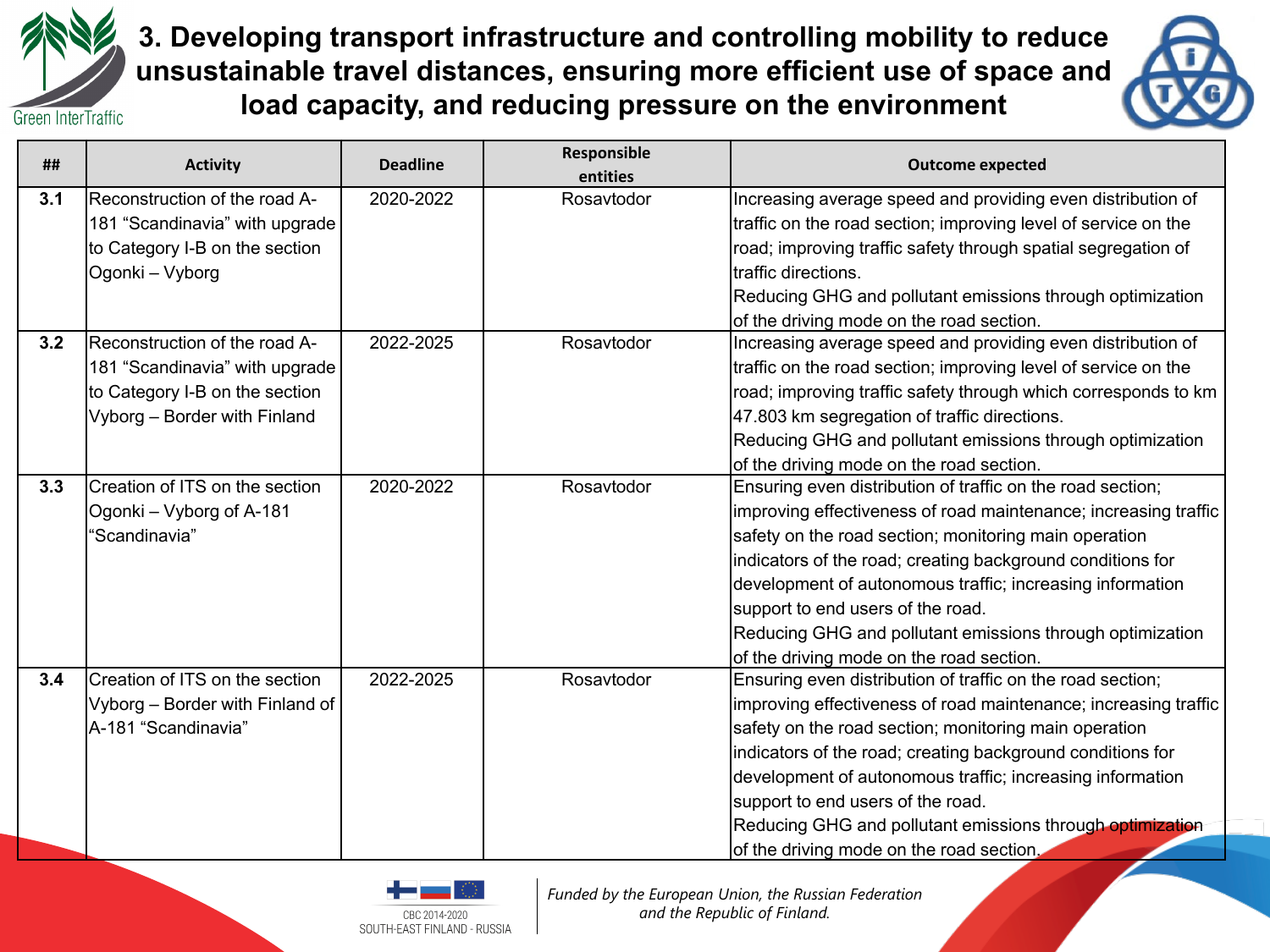

**3. Developing transport infrastructure and controlling mobility to reduce unsustainable travel distances, ensuring more efficient use of space and load capacity, and reducing pressure on the environment**



| ##  | <b>Activity</b>                  | <b>Deadline</b> | Responsible<br>entities          | <b>Outcome expected</b>                                                                       |
|-----|----------------------------------|-----------------|----------------------------------|-----------------------------------------------------------------------------------------------|
| 3.5 | Coordination of intelligent      | 2025-2035       | Ministry of Transport of the     | Ensuring even traffic distribution of the route Saint Petersburg                              |
|     | transport systems (ITS) on the   |                 | Russian Federation,              | Helsinki; forming routes for autonomous vehicles; and                                         |
|     | Russian and Finnish parts of     |                 | Rosavtodor, Ministry of          | increasing information support to end users of the route.                                     |
|     | the route Saint Petersburg -     |                 | Transport and                    | Reducing GHG and pollutant emissions through optimization                                     |
|     | Helsinki to enable autonomous    |                 | Communications of Finland,       | of the driving mode on the route.                                                             |
|     | ltraffic and reduce workload on  |                 |                                  |                                                                                               |
|     |                                  |                 | Transport and                    |                                                                                               |
|     | linfrastructure of border-       |                 | Communications Agency of         |                                                                                               |
|     | crossing points.                 |                 | Finland, and Transport           |                                                                                               |
|     |                                  |                 | Infrastructure Agency of         |                                                                                               |
|     |                                  |                 | Finland                          |                                                                                               |
| 3.6 | Improvement of planning and      | 2020-2035       | Ministry of Transport of the     | Reducing traffic on the route by decreasing the number of                                     |
|     | routing of transport to increase |                 | Russian Federation, Ministry     | trucks and personal cars thereon; increasing the role of public                               |
|     | the efficiency of the route,     |                 | of Transport and                 | transport in the supply of transport services in regions within                               |
|     | including promotion a modal      |                 | <b>Communications of Finland</b> | the influence zone of the route.                                                              |
|     | shift of freight and passenger   |                 |                                  | Reducing GHG and pollutant emissions through reduced traffic                                  |
|     | flows from roads to other        |                 |                                  | and optimization of the driving mode on the route.                                            |
|     | transport modes.                 |                 |                                  |                                                                                               |
| 3.7 | Supporting various forms of      | 2020-2024       |                                  | Regional executive authorities Reducing traffic on the route by decreasing the number of      |
|     | shared vehicle use (car          |                 |                                  | within the influence zone of the personal cars thereon; increasing the role of shared vehicle |
|     | sharing, car pooling, etc.)      |                 | route                            | use services in transport supply within the influence zone of                                 |
|     |                                  |                 |                                  | Ithe route.                                                                                   |
|     |                                  |                 |                                  | Reducing GHG and pollutant emissions by lowering traffic on                                   |
|     |                                  |                 |                                  | the route.                                                                                    |



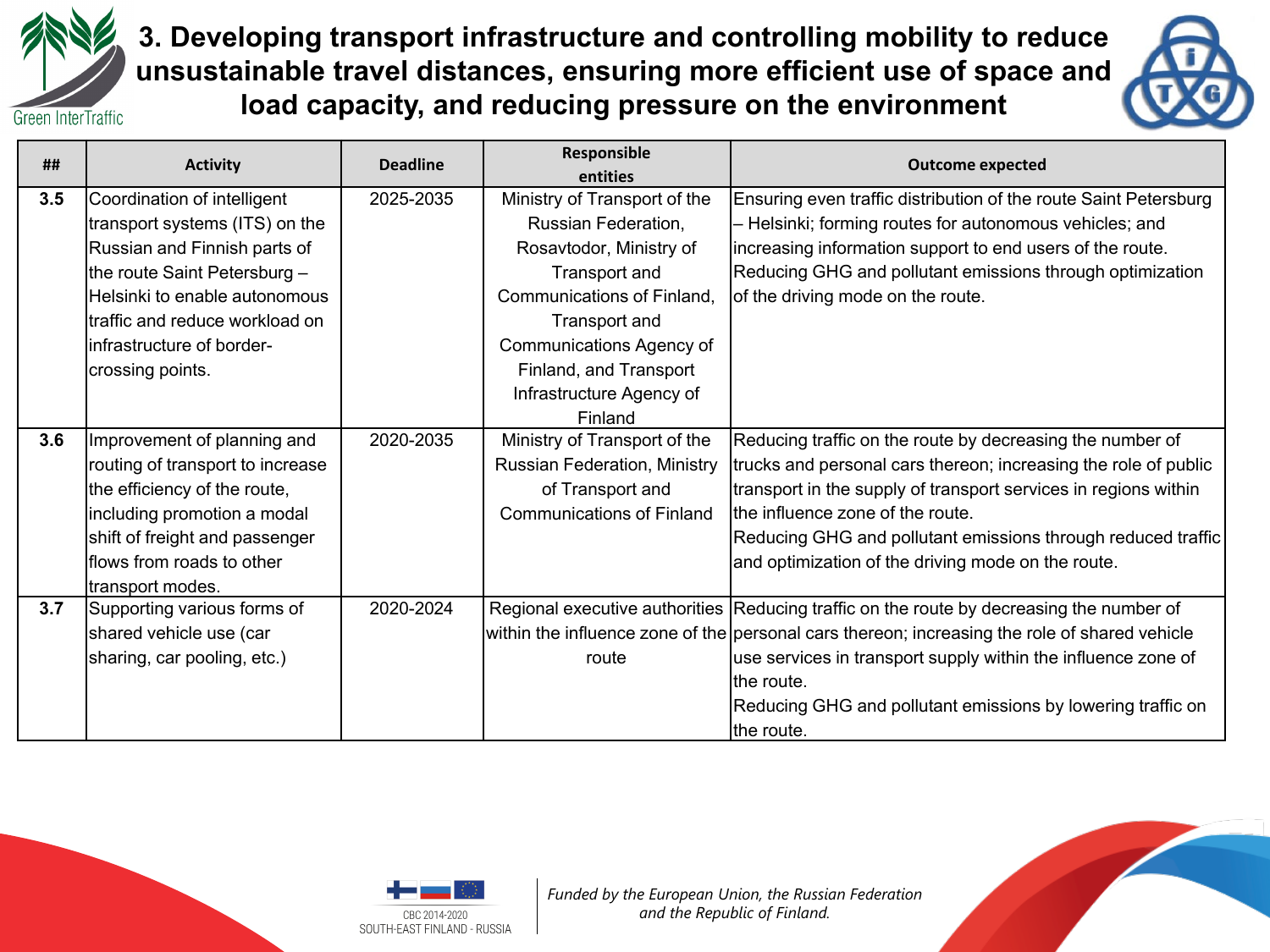

**3. Developing transport infrastructure and controlling mobility to reduce unsustainable travel distances, ensuring more efficient use of space and load capacity, and reducing pressure on the environment**



| ##  | <b>Activity</b>                 | <b>Deadline</b> | Responsible                  | <b>Outcome expected</b>                                         |
|-----|---------------------------------|-----------------|------------------------------|-----------------------------------------------------------------|
|     |                                 |                 | entities                     |                                                                 |
| 3.8 | Promoting creation of routes    | 2020-2035       | Ministry of Transport of the | Improving the level of service on the route by reducing traffic |
|     | (including the necessary        |                 | Russian Federation,          | (all vehicles); increasing the role of non-motorized vehicles   |
|     | infrastructure) designed for    |                 | Rosavtodor,                  | (primarily, bicycles) and personal mobility devices in the      |
|     | non-motorized vehicles and      |                 | SevZapUprAvtoDor,            | transport supply within the influence zone of the route.        |
|     | personal mobility devices       |                 | LenAvtoDor, Ministry of      | Reducing GHG and pollutant emissions through reduced traffic    |
|     |                                 |                 | Transport and                | and optimization of the driving mode on the route.              |
|     |                                 |                 | Communications of Finland,   |                                                                 |
|     |                                 |                 | and Transport Infrastructure |                                                                 |
|     |                                 |                 | Agency of Finland            |                                                                 |
| 3.9 | Promotion of development of     | 2020-2035       | Ministry of Transport of the | Improving the level of service on the route by reducing the     |
|     | rapid and high-speed train      |                 | Russian Federation,          | number of buses and personal cars thereon; increasing the       |
|     | services in the influence zone  |                 | RosZhelDor, RZD, Ministry of | role of railway transport in the transport supply in regions    |
|     | of the route Saint Petersburg - |                 | Transport and                | within the influence zone of the route.                         |
|     | Helsinki to move passenger      |                 | Communications of Finland,   | Reducing GHG and pollutant emissions through reduced traffic    |
|     | flows from roads to trains      |                 | Transport Infrastructure     | and optimization of the driving mode on the route.              |
|     |                                 |                 | Agency of Finland, VR-Yhtymä |                                                                 |
|     |                                 |                 | Oy (VR Group)                |                                                                 |